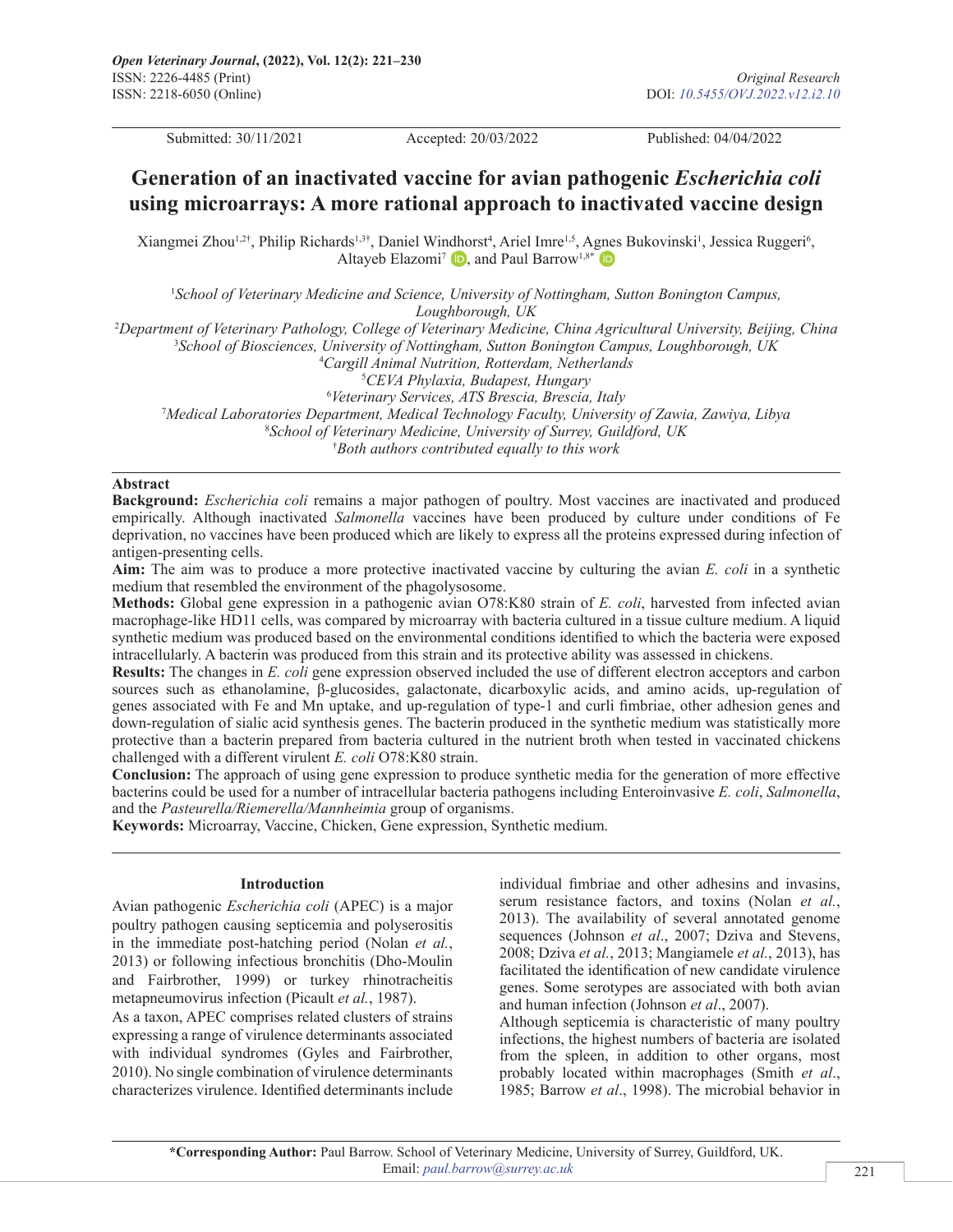this site and within antigen-presenting cells (APCs) is also important in initiating the immune response.

Control of infection by chemotherapy inevitably selects for antibiotic resistance, especially in countries where regulation is less stringent (Wang *et al.*, 2010). Inactivated vaccines (bacterins) are generally regarded as being less effective than live, attenuated vaccines because the latter stimulates both humoral and cellular immunity. However, issues including the use of genetically manipulated vaccines suggest that inactivated vaccines will be used for the foreseeable future. Attempts have been made to develop more rational inactivated bacterial vaccines (Woodward *et al.*, 2002) by culturing the bacteria under conditions of iron restriction. However, studies with *Salmonella typhimurium* infecting mouse macrophages (Eriksson *et al.*, 2003) and with avian serovars in chicken macrophages (Imre *et al*., 2013) indicate that Fe restriction is not the only feature characterizing the intracellular environment.

We hypothesized that an analysis of the conditions inside macrophages using data generated by bacterial transcriptional analysis could lead to the development of a medium reproducing those conditions more accurately. A bacterin produced in this way should more closely resemble bacteria within macrophages and other APCs antigenically than bacteria cultured in nutrient broth (NB) and should be more protective. The Objective was therefore to infect the avian macrophage-like cell line HD11 with an APEC strain, carry out transcriptional analysis on the harvested bacteria by microarray and identify from the pattern of gene expression the environmental conditions to which the bacteria are subjected intracellularly. These conditions would be reproduced in a synthetic medium to culture the bacteria which would then be evaluated as a bacterin in chickens challenged with a different APEC strain.

## **Material and Methods**

## *Bacterial strains and culture*

*Escherichia coli* O78:K80 strains F31 and F135 were isolated from cases of avian colibacillosis. Both are virulent for chickens when inoculated parenterally (Barrow, unpublished results; Smith *et al*., 1985). NB (Oxoid, CM67) cultures were incubated at 37°C for 24 hours. These contained between 1 and  $3 \times 10^9$  cfu/ml. Bacterial enumeration was made using the method of Miles *et al*. (1938) culturing on MacConkey agar plates (Oxoid CM0007).

## *Cell culture and in vitro infection model*

Avian macrophage-like HD11 cells (Beug *et al.*, 1979) were grown in RPMI-1640 medium supplemented with 20 mM L-glutamine (Gibco), 2.5% fetal calf serum (Gibco), 2.5% chicken serum (Sigma) and 10% tryptose phosphate broth (Sigma). For each bacterial infection, a total of  $3 \times 10^7$  HD11 cells were seeded in each of three tissue culture flasks  $(175 \text{ cm}^2, \text{Nunc})$ .

Overnight NB cultures of bacterial strain F31 were diluted 20-fold in the cell culture medium described above and grown statically for 2 hours  $(5\% \text{ CO}_2)$ , then added onto the HD11 cells at a Multiplicity of Infection of  $\approx$  100. After co-incubation for 1 hour under the above conditions, the medium was replaced with a medium supplemented with 100 μg/ml gentamicin (Gm, Gibco). After the first 1 hour incubation, the medium was replaced with one containing 15 μg/ml Gm. Sampling points were at 0, 4, 8, 12, 24 and 48 hours post-infection. Cells were lysed (Barrow and Lovell, 1989) for bacterial enumeration.

## *RNA extraction and processing*

The RNA extraction protocol for F31 bacteria extracted from the infected cells and broth culture was that of Eriksson *et al*. (2003) and used by Imre *et al*. (2013). At 4 and 8 hours after infection, cells were lysed with 0.1% SDS, 1% phenol, and 19% ethanol in water for 30 minutes on ice. Bacteria were collected by centrifugation (5,000 g, 10 minutes, 4°C), treated with protective lysozyme and Proteinase K, and total RNA was prepared using the RNeasy Mini Kit (Qiagen). Bacterial RNA was also harvested from bacteria cultured in RPMI for 2 hours, which had been inoculated with a 20-fold dilution from the overnight NB culture, to produce bacterial numbers similar to those applied to the cell monolayers. RNA from bacteria grown in a cell culture medium was isolated using the same RNA purification kit. The quality of bacterial RNA and host RNA contamination was checked by a 2100 Bioanalyzer (Agilent). The RNA was amplified using the MessageAmp™ II-Bacteria Kit (Ambion), resulting in aminoallyl-UTP labeled amplified RNA (aRNA). For labeling, 6 µg aliquots of the aRNA samples were coupled with the fluorescent dyes Cy3 and Cy5 (Amersham). Cy3 was coupled to *in vitro* control RNA, while Cy5 was used to label bacterial RNA extracted from macrophages.

## *Microarray design and data analysis*

The sequence used for the array design was the APEC O1:K1:H7 reference strain (NC\_008563) (Johnson *et al.*, 2007). All predicted ORFs were designated for probe design. The web-based Agilent eArray system (Agilent Technologies, [https://earray.chem.](https://earray.chem.agilent.com/earray/) [agilent.com/earray/](https://earray.chem.agilent.com/earray/)) was used with the following settings during the microarray probe design: Tm (70°C) matching methodology, 60-mer probe length, 3 probes/target. The protocol, experimental setup, RNA extraction, amplification, labelling, and hybridization are described in detail at http://www. ebi.ac.uk/arrayexpress/. Data analysis was done using GeneSpring GX 10.0 (Agilent).

The ultimate purpose of this analysis was to develop a synthetic medium reproducing these conditions as near as possible. For this reason, a full analysis of gene expression was not carried out by COGs gene classes. They were grouped according to genes likely to affect intracellular survival, response to stress, and virulence gene expression as indicated below.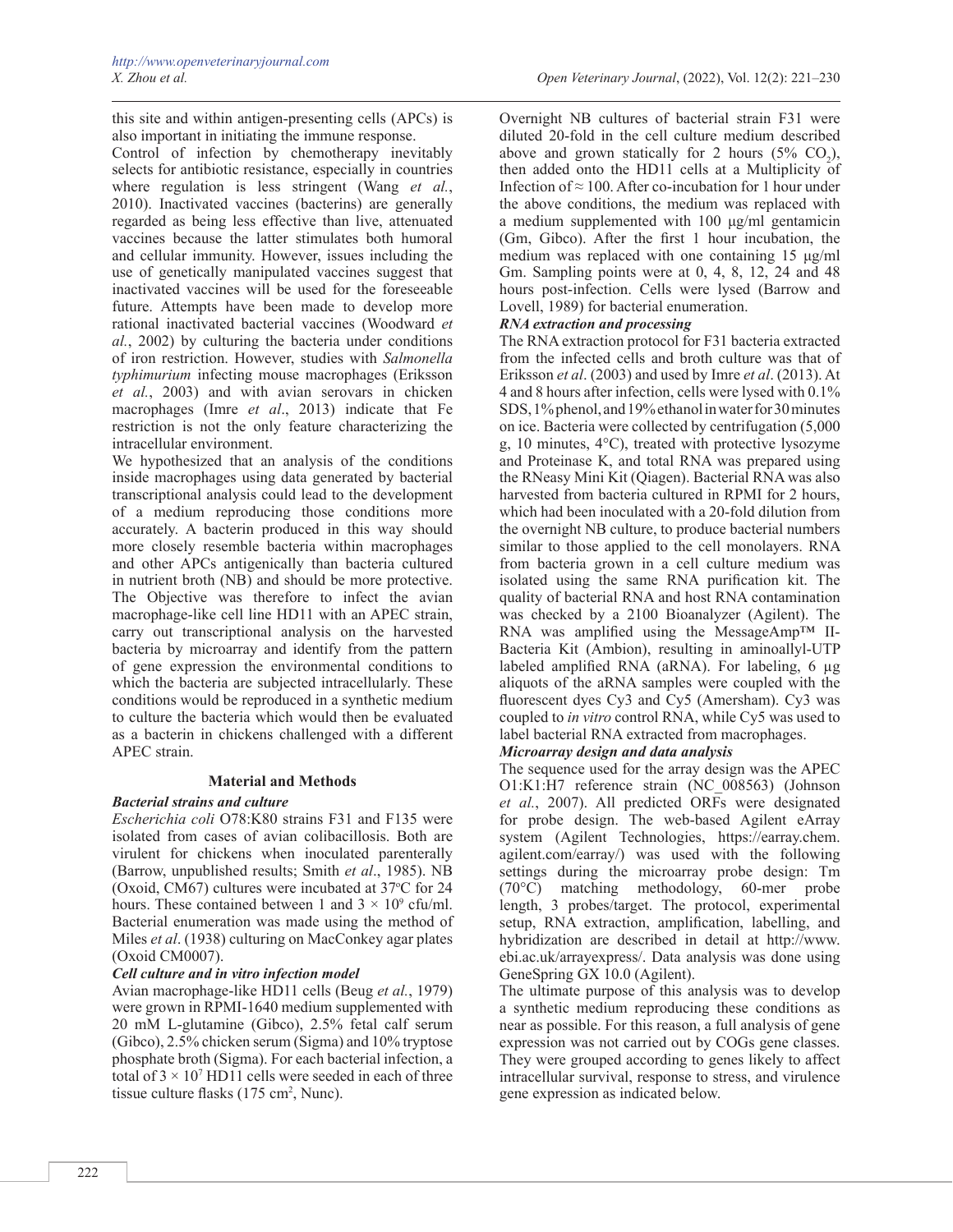# *Synthetic Macrophage Medium (SMM-1)*

The composition of the SMM-1 was: 100 mM Tris-Cl, pH 5.0, 2 mM D-glucose, 2 mM D(+)-galactose, 20 mM glycerol, 20 mM glycerol-3-phosphate, 20 mg/; L-valine, 50 mg/l L-leucine, 50 mg/l L-isoleucine, 65 mg/l L-cysteine 2HCl, 5 mg/l L-tryptophan, 1 mM  $MgCl<sub>2</sub>$ , 200 uM 2,2-dipyridyl, 500 uM Cacl<sub>2</sub>, 3 mM ZnSO<sub>4</sub>, 50 mM K2SO<sub>4</sub>, 100 mM NaCl, 7.5 mM  $(NH_4)_2SO_4$  in 100 ml ultrapure water. The pH was adjusted to 5 with hydrochloric acid and the final medium filter sterilized.

## *Bacterin production*

A 5 ml aliquot of an overnight NB culture of *E. coli* F31 was added to 95 ml RPMI1640 medium (Invitrogen Ltd., Paisley, UK) pre-warmed to 37°C. This was incubated statically for 2 hours at 37 °C in 5%  $CO_2$ . Bacterial cells were recovered and washed twice in fresh SMM-1 medium or NB before being resuspended in fresh SMM-1 or NB respectively. These cultures were incubated statically at 37°C under aerobic conditions for 4 hours and the viable counts were estimated on nutrient agar (NA). A 0.2 ml aliquot of 40% formalin was added to 10 ml of the SMM-1 and NB cultures and allowed to stand for approximately 12 hours at ambient temperature followed by a 24 hours period at  $4^{\circ}$ C.

Both formalinised preparations were centrifuged at 1,500 g for 30 minutes and both pellets were resuspended separately in 10 ml PBS. 100 µl aliquots were removed and cultured in NB (37°C, overnight) to determine sterility. These formalin-treated cell suspensions were adjusted to a density equivalent to  $\sim$ 1  $\times$  10<sup>9</sup> CFU/ml before use as vaccine.

## *Vaccination studies*

Three groups (A, B, and C) of 25 1-day-old Hy-Line layers were housed in separate rooms on solid floors with shavings. At 4 and 18 days of age groups, A and B were inoculated with the bacterins without adjuvant. Birds were vaccinated simultaneously orally (100 µl with a blunt-ended needle) and intra-muscularly (100, 50 µl into each breast muscle), in the case of group A, with the SMM-1 bacterin, group B with the NB bacterin and group C with PBS. At 29 days of age, all birds were challenged intravenously with  $1 \times 10^5$  cfu of a 24 hours NB culture of an O78:K80 *E. coli* strain F135. At 30, 31, 33 days of age, 5 birds, and at 36 days, 10 birds were killed from each group and the numbers of the inoculated challenge strain in homogenized samples of liver, spleen, and blood were counted on MacConkey agar. The protective effect was measured as reductions in the severity of frequency of morbidity if these occurred or by reductions in bacterial numbers in the blood, liver, and spleen.

## *Ethical approval*

Animal experiments were carried out under a UK government Home Office Project and Personal Licence held by Prof. Barrow and reviewed internally by the University of Nottingham Animal Welfare and Ethical Review Body prior to initiation of the work.

## **Results**

The viable numbers of the F31 strain in the cultured HD11 cells fell from  $Log_{10} 3.8$  at 4 hours to 3.7 at 12 hours. RNA was therefore recovered 8 hours postinfection.

## *Transcriptional profile of bacteria harvested from HD11 cells*

The patterns of gene expression of strain F31 in the intramacrophage environment 8 hours after infection and grouped by activity, are shown in Tables 1 and 2. Genes showing statistically significant increases in expression of more than 10-fold are shown in Table 1. A more limited selection of genes of microbiological interest that were similarly significantly down-regulated is shown in Table 2. The ultimate purpose of this analysis was to develop a synthetic medium reproducing these conditions as near as possible. For this reason, a full analysis of gene expression was not carried out by COGs gene classes. They were grouped according to genes likely to affect intracellular survival, response to stress and virulence gene expression as indicated below  $(i - vi)$ .

- (i) Electron transport. Upregulation of putative oxidoreductases and dehydrogenases coincided with downregulation of nitrate and nitrite reductases including *nirBD* (nitrite reductase), *narGHI* (nitrate reductase), and *napAC* (nitrate reductase with additional functions). Pyruvate kinase I (*pykF*) and formate dehydrogenase sub-unit I (*fdnG*) were also down-regulated. This suggested that the macrophage phagolysosome environment had a relatively high redox value as indicated by Turner *et al*. (2003).
- (ii) Carbon sources. A number of different loci associated with carbon sources utilized by the bacteria showed changes in expression although there was no clear picture. There was evidence that dicarboxylates were utilised as carbon sources suggested by upregulation of the *dcuB* transporter gene and a diacid regulator *cdaR*. The *gntR* gene which regulates the *gnt1* operon associated with gluconate utilization was up-regulated. The involvement of gluconate was emphasised by the up-regulation of *idnK*, a gluconate kinase. Expression of *glcC* was upregulated. This is an activator of the *glc* operon which is associated with the transformation of glycolate to glyoxalate, and therefore may also be associated with osmotic stress rather than a prime carbon source (Núñez *et al.*, 2001). Its regulation requires Integration Host Factor which affects virulence and responses to stressful conditions. Glyoxalate is also an important intermediate in the glyoxalate bypass involved in acetate or fatty acids as major energy sources (Pellicer *et al.*, 1999). Other carbohydrates such as ethanolamine, mannose, and xylan may also have been important although the evidence through up-regulation of single genes *eutA*, *gmd,* and *yieL*, respectively was not strong as indicated by low changes in gene expression.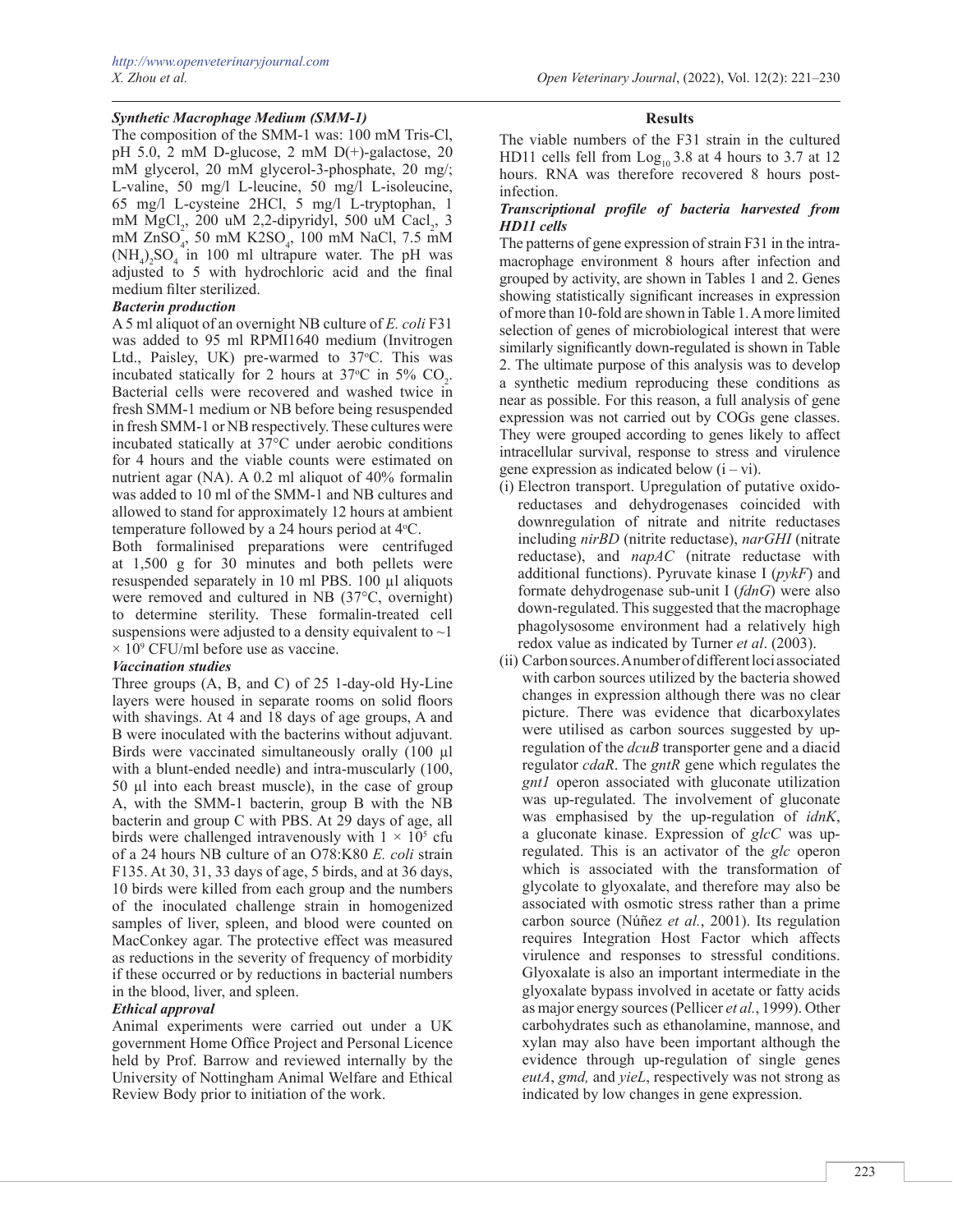**Table 1.** Changes in gene expression in *E. coli* F31 cultured in HD11 cells measured by microarray which were up-regulated by greater than 10-fold after 8 hours culture in HD11 cells.

|                    |                   |                                                                          | Mean change in        |
|--------------------|-------------------|--------------------------------------------------------------------------|-----------------------|
| Gene class         | Gene              | <b>Function or product</b>                                               | expression 8<br>hours |
|                    | nadA              | Quinolinate synthetase A                                                 | 13.65                 |
|                    | norV              | Flavorubredoxin oxidoreductase                                           | 35.2                  |
|                    | sdhA              | Succinate dehydrogenase flavoprotein subunit                             | 11.17                 |
|                    | $\mathit{vcdW}$   | Putative dehydrogenase                                                   | 21.26                 |
| Electron transport | ydiR              | Predicted electron transfer flavoprotein, FAD-binding                    | 12.13                 |
|                    | ydjG              | Putative oxidoreductase                                                  | 13.57                 |
|                    | yehL              | <b>Putative ATPase</b>                                                   | 14.96                 |
|                    | ygcU              | Putative FAD containing dehydrogenase                                    | 11.41                 |
|                    |                   | Putative dihydrolipoamide dehydrogenase                                  | 10.68                 |
|                    | astA              | Arginine N-succinyltransferase                                           | 11.69                 |
|                    | atoA              | Acetyl-CoA: acetoacetyl-CoA transferase, beta subunit                    | 10.79                 |
|                    | bglH              | Carbohydrate-specific outer membrane porin, cryptic                      | 19                    |
|                    | cdaR              | Carbohydrate diacid regulator                                            | 14.79                 |
|                    | $d$ ad $X$        | Alanine racemase 2, catabolic                                            | 15.39                 |
|                    | dcuB              | Anaerobic C4-dicarboxylate transporter DcuB                              | 19.76                 |
|                    | dgoD              | 2-oxo-3-deoxygalactonate 6-phosphate aldolase/galactonate<br>dehydratase | 13.05                 |
|                    | eutA              | Ethanolamine utilization protein EutA                                    | 15.23                 |
|                    | $\mathcal{G}$ clR | Putative regulatory protein GclR                                         | 13.01                 |
|                    | glcC              | Glc operon transcriptional activator                                     | 14                    |
|                    | gltA              | Citrate synthase                                                         | 13.18                 |
|                    | gmd               | GDP-mannose 4,6-dehydratase                                              | 13.11                 |
| Carbon sources     | idnK              | Thermosensitive gluconokinase                                            | 10.84                 |
|                    | metF              | 5,10-methylenetetrahydrofolate reductase                                 | 11.66                 |
|                    | rbsA              | Putative ribose transport ATP-binding protein RbsA                       | 13.98                 |
|                    |                   | Putative hexuronate transporter                                          | 15.61                 |
|                    | wzb               | Tyrosine phosphatase                                                     | 13.49                 |
|                    | xapR              | Santhosine operon regulatory protein                                     | 12.77                 |
|                    | vbbA              | Putative ABC-type transport protein YbbA                                 | 14.75                 |
|                    | ydjH              | Putative sugar kinase                                                    | 10.84                 |
|                    | ygfT              | Putative NADPH-dependent glutamate synthase beta chain                   | 18.55                 |
|                    | ygjK              | Putative glycosyl hydrolase                                              | 13.39                 |
|                    | yieL              | Putative xylanase                                                        | 13.72                 |
|                    | yphF              | ABC-type sugar transport system, periplasmic component<br>YphF           | 15.39                 |
|                    |                   | Putative regulatory protein, GntR family                                 | 20.87                 |
|                    |                   | Putative lactate dehydrogenase                                           | 10.93                 |

*Continued*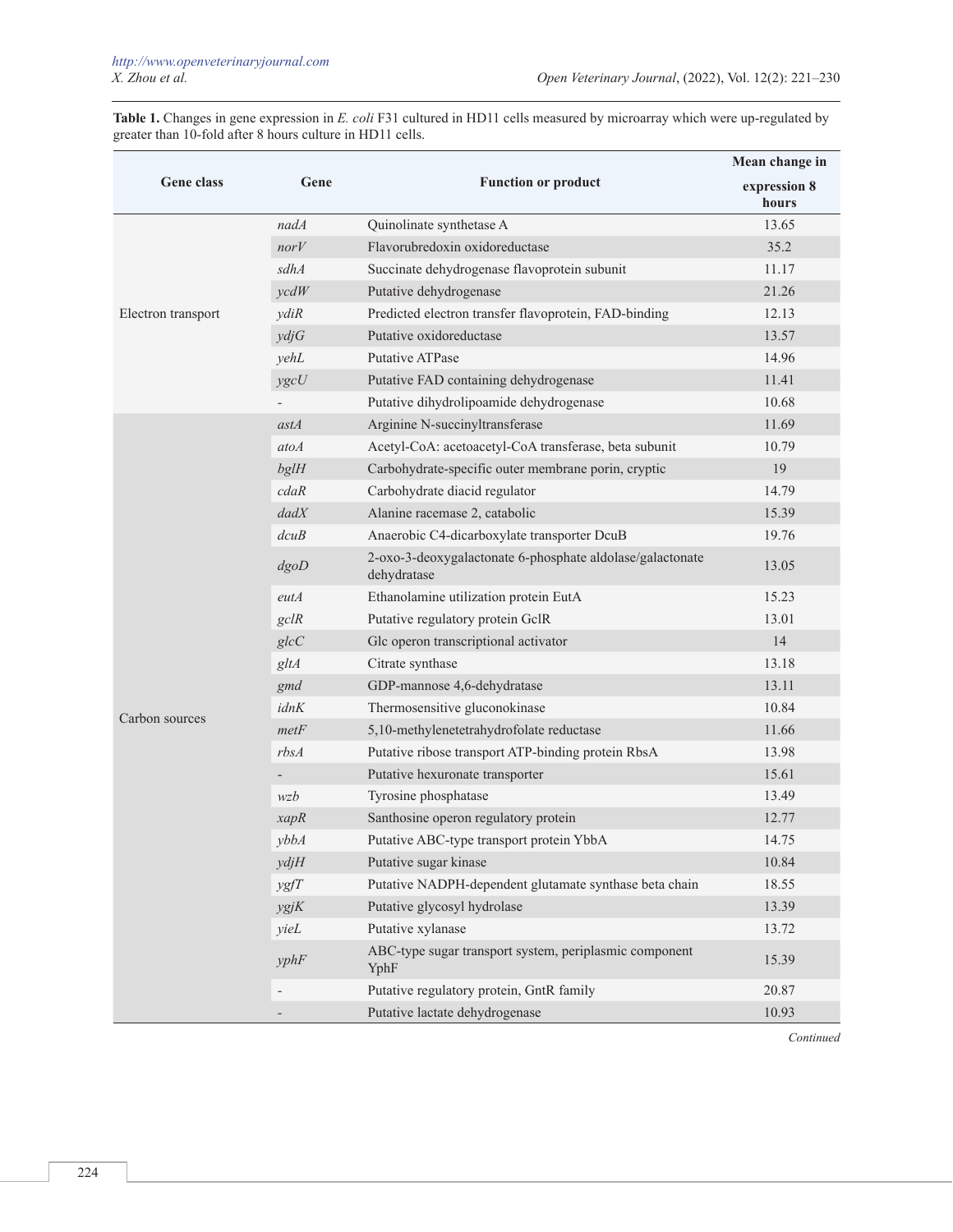|                          |                   |                                                                  | Mean change in        |
|--------------------------|-------------------|------------------------------------------------------------------|-----------------------|
| Gene class               | Gene              | <b>Function or product</b>                                       | expression 8<br>hours |
|                          | cniT              | Putative carnitine transporter CniT                              | 11.34                 |
|                          | cysA              | Sulfate transport ATP-binding protein CysA                       | 11.56                 |
|                          | cysW              | Sulfate/thiosulfate transporter subunit CysW                     | 10.66                 |
|                          | entS              | EntS/YbdA MFS transporter                                        | 10.33                 |
|                          | fepC              | Ferric enterobactin transport ATP-binding protein FepC           | 13.5                  |
|                          | fes               | Enterochelin esterase                                            | 12.13                 |
|                          | $li\nu J$         | Leu/Ile/Val-binding protein precursor                            | 12.22                 |
| Ion and other transport  | mg/C              | Galactoside transport system permease protein MglC               | 23.74                 |
|                          | mntH              | Manganese transport protein MntH                                 | 18.8                  |
|                          | nhaA              | Na+/H antiporter, pH dependent                                   | 10.86                 |
|                          | sbp               | Periplasmic sulfate-binding protein                              | 10.39                 |
|                          | tauC              | Taurine transport system permease protein TauC                   | 19.85                 |
|                          | ybtU              | Yersiniabactin biosynthetic protein                              | 17.66                 |
|                          | ydjE              | Putative metabolite transport protein                            | 13.9                  |
|                          | yejB              | Predicted oligopeptide transporter subunit                       | 10.29                 |
|                          | bgL               | BglJ 2-component transcriptional regulator                       | 17.08                 |
|                          | $r$ se $A$        | Sigma-E factor, negative regulatory protein                      | 12.6                  |
| Key regulatory functions | $\gamma c dT$     | Predicted diguanylate cyclase                                    | 22.83                 |
|                          | ygaA              | Putative sigma-54-dependent transcriptional regulator YgaA       | 23.69                 |
|                          | $b$ fr            | Bacterioferritin, iron storage and detoxification protein Bfr    | 17.69                 |
|                          | csgE              | Assembly /transport component in curli production                | 11.24                 |
|                          | eaeH              | Attaching and effacing protein, pathogenesis factor EaeH         | 12.16                 |
|                          | $f$ <i>im</i> $D$ | Outer membrane usher protein FimD precursor                      | 13.79                 |
| Surface and virulence    | sinH              | Putative intimin/invasin (SinH-like protein)                     | 17.4                  |
| functions                | yfcV              | Putative Yfc fimbriae subunit YfcV precursor                     | 19.6                  |
|                          |                   | FimF protein precursor                                           | 11.67                 |
|                          | wcaF              | Putative colanic acid biosynthesis acetyltransferase             | 11.11                 |
|                          | yohK              | Putative seritonin transporter                                   | 10.25                 |
|                          | betB              | Betaine aldehyde dehydrogenase, NAD-dependent                    | 10.58                 |
|                          | betI              | Regulatory protein BetI                                          | 13.57                 |
|                          | cpxP              | Periplasmic repressor of cpx regulon by interaction with<br>CpxA | 28.27                 |
|                          | htrA              | Periplasmic serine protease Do, heat shock protein HtrA          | 19.53                 |
| Stress responses         | osmC              | Osmotically inducible protein OsmC                               | 13.14                 |
|                          | proP              | Proline/betaine transporter                                      | 15.89                 |
|                          | pspA              | Phage shock protein A                                            | 28.09                 |
|                          | pspE              | Phage shock protein E precursor                                  | 20.53                 |

*Continued*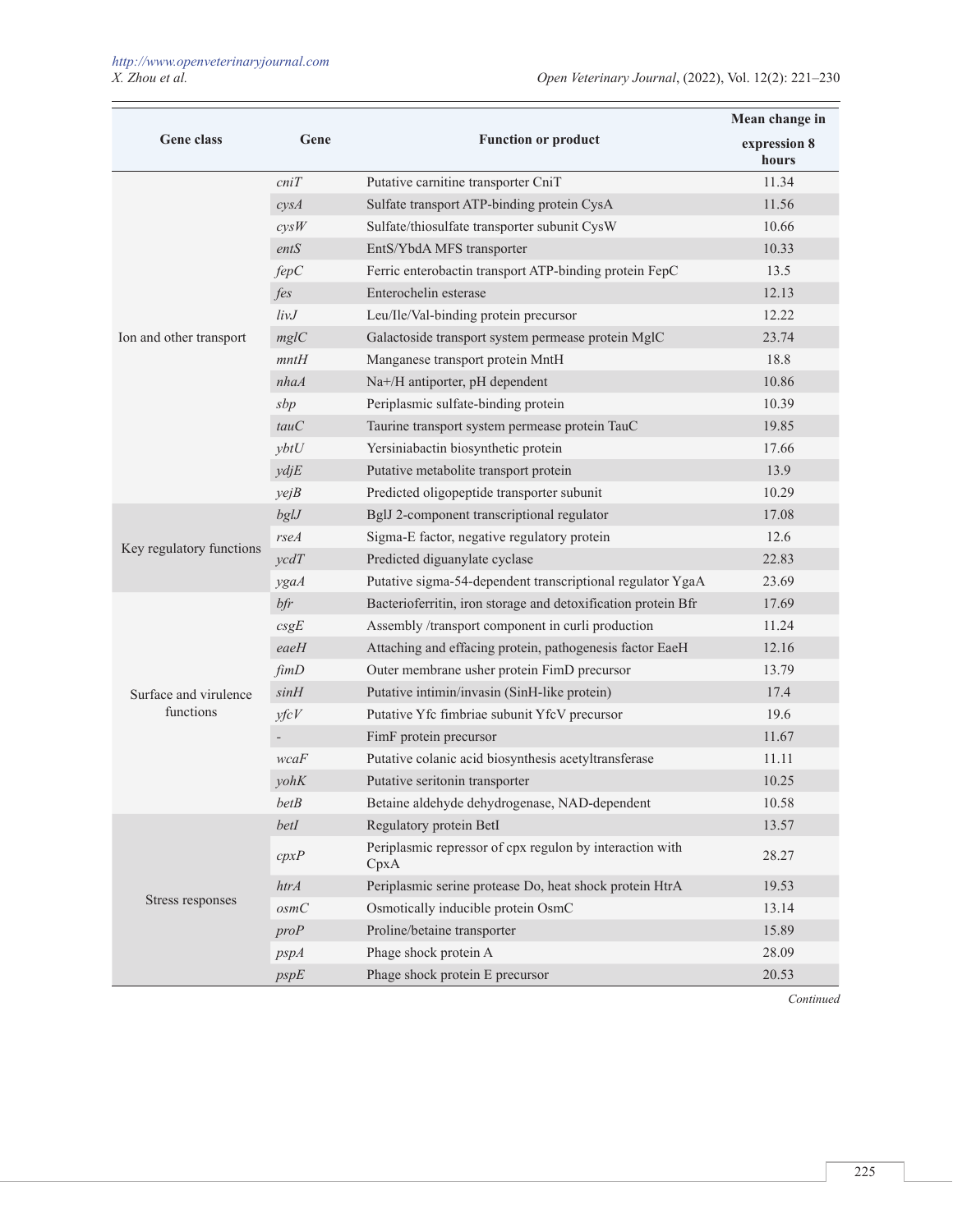|                   |            |                                                                                      | Mean change in        |
|-------------------|------------|--------------------------------------------------------------------------------------|-----------------------|
| <b>Gene class</b> | Gene       | <b>Function or product</b>                                                           | expression 8<br>hours |
|                   | recA       | DNA strand exchange and recombination protein with<br>protease and nuclease activity | 11.57                 |
|                   | recN       | DNA recombination and repair protein RecN                                            | 14.4                  |
|                   | recX       | Regulatory protein for RecA                                                          | 12.03                 |
|                   | $r$ se $A$ | Sigma-E factor, negative regulatory protein                                          | 12.6                  |
| Stress responses  | rspA       | Starvation sensing protein RspA                                                      | 10.89                 |
|                   | umuC       | Mutagenesis and repair protein UmuC                                                  | 33.2                  |
|                   | umuD       | Mutagenesis and repair protein UmuD                                                  | 17.42                 |
|                   |            | Putative phage lysin                                                                 | 54.63                 |
|                   | ygaA       | Putative sigma-54-dependent transcriptional regulator YgaA                           | 23.68                 |
|                   | marA       | Multiple antibiotic resistance protein MarA                                          | 12.75                 |
|                   | psiA       | PsiA—plasmid SOS inhibition                                                          | 10.72                 |
| Miscellaneous     | traN       | TraN—mating pair stabilisation protein                                               | 12.8                  |
|                   | traR       | TraR—quorum sensing and plasmids                                                     | 14.39                 |
|                   | traW       | TraW—transfer pilus assembly F plasmid                                               | 15.02                 |

- (iii) Transport. Many of the transport genes upregulated in macrophages were associated with the uptake of carbohydrates and other potential carbon sources. These included galactoside transport permease (*mglC*), a C4-dicarboxylate binding protein (*dcuB*, mentioned above), a putative hexuronate transporter, and transport proteins for oligopeptides (*yejB*), and long-chain fatty acids (*fadL*). Up-regulation of genes encoding ion transport proteins for sulfate (*cysA, cysW, sbp, tauC*), manganese (*mntH*), and ferric iron (*fepC, entS, fes, ybtU*), and iron storage (*bfr*) indicated restriction for these ions.
- (iv) Stress. In comparison with growth in NB, the bacteria were subjected to higher osmotic stress as indicated by a number of genes related to the biosynthesis of betaine (*betAB*), its regulator (*betL*), *proP* which transports both proline and betaine and *osmC.* The heat stress-related proteins *htrA* and *cpxP* were up-regulated. Stresses to DNA are indicated by up-regulation of *recA* and its regulator *recX*, *recN,* and *umuC,* and *umuD*. This is probably also linked to increased prophage activity with a number of genes up-regulated including *pspA* and *pspE*, a prophage integrase, *intD* and a putative phage lysin.
- (v) Surface and virulence proteins. The major virulence genes up-regulated were associated with fimbriae elaboration (*csgE, fimD*, *fimF*, and *yfcV*) and adhesins/invasins (*eaeH* and *sinH*). One of the colanic acid biosynthesis genes *wcaF* was upregulated. These changes were accompanied by down-regulation of genes associated with sialic acid capsule formation. Genes encoding surface porins

OmpF, NmpC, and the OmpN precursor were also down-regulated.

Confirmation of levels of gene expression by qRT-PCR was not carried out. Although there are some limitations in the range of signal intensity obtainable with microarrays, most publications show very good correlation between levels of expression measured by microarray and by qRT-PCR or other quantitative methods, including *E. coli in vitro* (Richmond *et al.*, 1999), Enterohaemorrhagic *E. coli* in contact with rabbit cells (Dahan *et al.*, 2004), *S. typhimurium* in murine macrophages (Eriksson *et al.*, 2003), in human and canine epithelial cells (Hautefort *et al.*, 2008), the chicken intestine (Dhawi *et al.*, 2011; Harvey *et al.*, 2011) and with four different *Salmonella enterica* serovars in HD11 cells (Imre *et al.*, 2013).

## *Synthetic medium and vaccine development*

The microarray results showed changes in gene expression indicative of availability of gluconate, succinate, and cysteine with Fe and Mn restriction and osmotic and heat stress, although the preferred carbon source was unclear. This information combined with published literature, indicating low phagosome pH, (Rathman *et al.*, 1996), was used to develop a synthetic medium (SMM-1), the full composition which is described in Materials and Methods. This was used to generate a bacterin of *E. coli* F31 for vaccination studies.

## *Vaccination experiment*

The protective effects of the F31 bacterin produced by culture in medium SMM-1 against intravenous challenge of an O78:K80 strain F135 compared to those induced by a bacterin prepared using the same strain cultured in NB are shown in Table 3.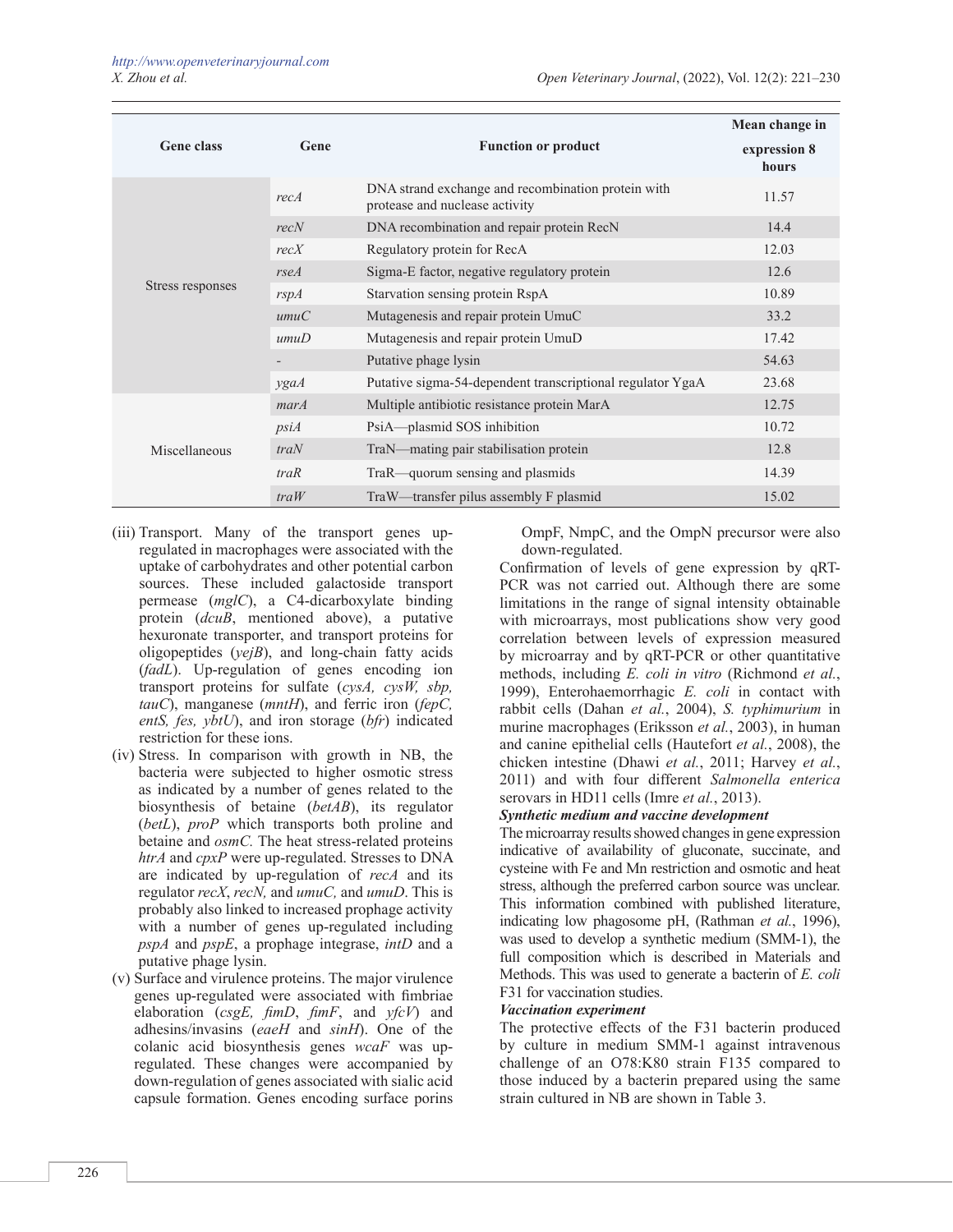**Table 2.** Changes in gene expression in *E. coli* F31 cultured in HD11 cells measured by microarray which were down-regulated by greater than 10-fold after 8 hours culture in HD11 cells.

| <b>Gene class</b>                    | Gene           | <b>Function or product</b>                         | Mean change in     |
|--------------------------------------|----------------|----------------------------------------------------|--------------------|
|                                      |                |                                                    | expression 8 hours |
|                                      | fdnG           | FdnG, alpha subunit of formate dehydrogenase-N     | 13.92              |
|                                      | napA           | Periplasmic nitrate reductase precursor            | 20.72              |
|                                      | napC           | Nitrate reductase, cytochrome c-type, periplasmic  | 15.05              |
|                                      | narG           | Nitrate reductase 1, alpha subunit                 | 16.09              |
| Electron transport and<br>metabolism | $n$ ar $H$     | Nitrate reductase 1, beta (Fe-S) subunit           | 10.38              |
|                                      | narI           | Respiratory nitrate reductase 1 gamma chain        | 11.15              |
|                                      | nirB           | Nitrite reductase, large subunit, NAD(P)H-binding  | 17.43              |
|                                      | nirD           | Nitrite reductase (NAD(P)H) subunit                | 20.94              |
|                                      | $p$ <i>ykF</i> | Pyruvate kinase 1                                  | 15.72              |
|                                      | kpsC           | Capsule polysaccharide export protein KpsC         | 13.53              |
|                                      | kpsM           | Polysialic acid transport protein KpsM             | 14.68              |
|                                      | kpsS           | Polysialic acid capsule synthesis protein KpsS     | 12.56              |
|                                      | kpsT           | Polysialic acid transport ATP-binding protein KpsT | 16.01              |
|                                      | neuA           | Acylneuraminate cytidylyltransferase               | 50.32              |
| Surface and virulence                | neuB           | Sialic acid synthase NeuB                          | 24.04              |
| functions                            | neuC           | Polysialic acid biosynthesis protein               | 45.91              |
|                                      | neuD           | Sialic acid synthase NeuD                          | 32.51              |
|                                      | neuS           | Poly-alpha-2,8 sialosyl sialyltransferase NeuS     | 42.5               |
|                                      | nmpC           | NmpC precursor                                     | 41.75              |
|                                      | ompF           | OmpF                                               | 38.29              |
|                                      | ompN           | Outer membrane protein N precursor                 | 34.26              |

None of the birds showed any signs of illness. Tissue samples from a proportion of the birds from both the unvaccinated birds and those which had been vaccinated with the bacterin prepared from NB remained infected while the birds vaccinated with the bacterin cultured in the synthetic SMM-1 medium had cleared the challenge bacteria from their tissues almost by day 4 post-challenge.

A comparison of the number of samples from which the challenge strain was isolated revealed a statistically significant difference between control unvaccinated and the NB vaccine group ( $\chi^2$  = 3.75, *p* = 0.05), and between the control and synthetic medium group ( $\chi^2$  = 8.45, *p*  $=$  <0.01) but no statistically significant difference between the nutrient both and synthetic medium groups  $(\chi^2 = 1.01, p = 0.4)$ . The differences were more marked for the blood and spleen samples than for the bacterial counts in the liver. Compared with the control group the level of significance for the synthetic medium group was higher than for the NB bacterin group.

## **Discussion**

Vaccination is more desirable than chemotherapy to control APEC. Early protection mediated by high

titre circulating specific antibodies may be important as indicated by the protection against parenteral avian *Salmonella* infections using the commercial Salenvac vaccine which stimulates high titer antibodies (Woodward *et al.*, 2002). That high titer antibody correlates to some extent with protection is indicated by the fact that passively transferred antibody may protect against challenge with the homologous strain (Arp, 1980; Bolin and Jensen, 1987; Kariyawasam *et al.*, 2004).

The ultimate purpose of this analysis was to develop a synthetic medium reproducing these conditions as near as possible. For this reason, a full analysis of gene expression was not carried out by COGs gene classes. They were grouped according to genes likely to affect intracellular survival, response to stress, and virulence gene expression.

Our microarray studies here were designed to identify genes likely to affect intra-cellular survival, response to stress, and virulence gene expression. Although detailed analyses of gene expression were not carried out it was clear that the experiments showed that *E. coli* O78:K80 when established within avian macrophages, show patterns of physiology that are different from growth in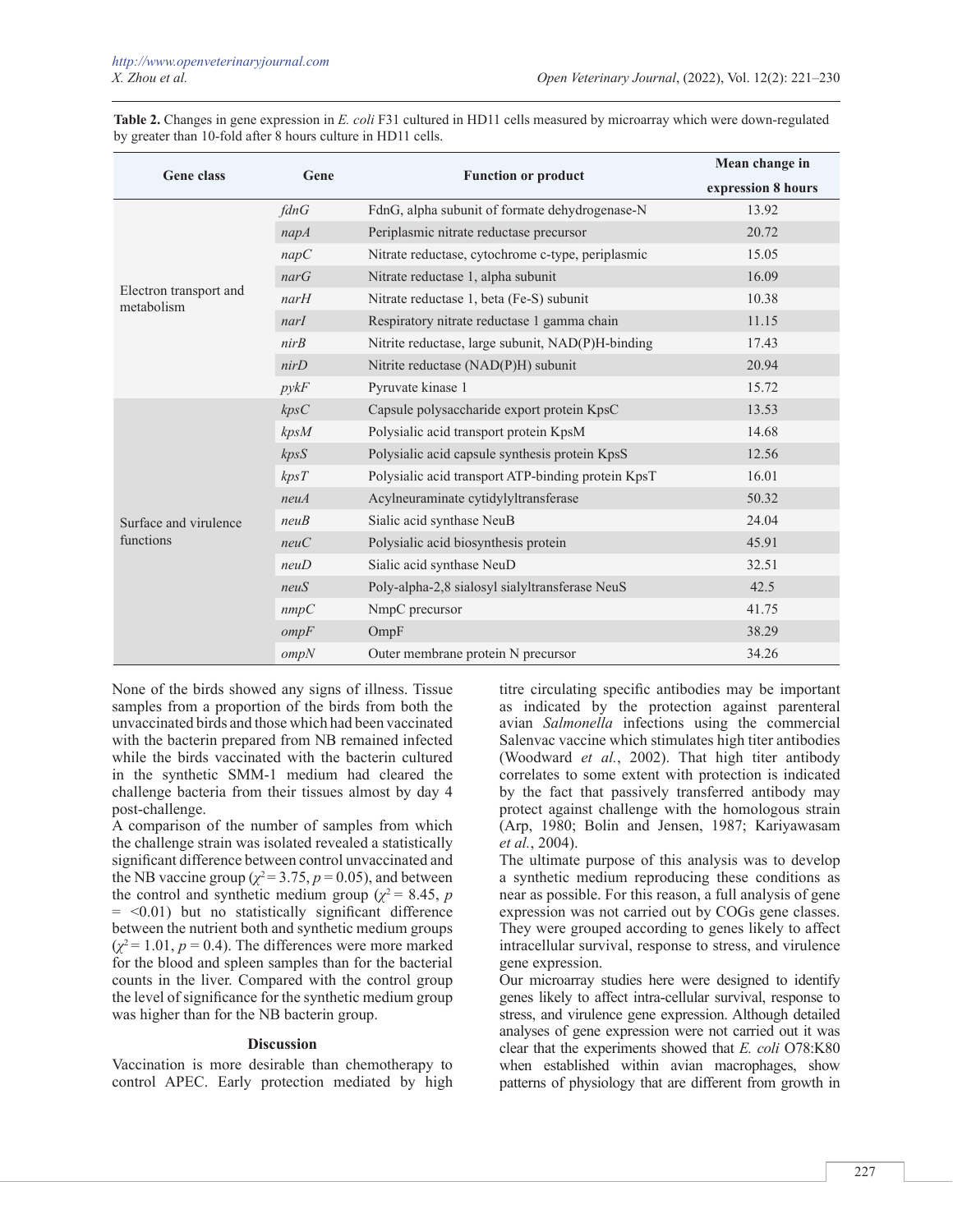|           | Medium             |               | Synthetic                |               |               | $\frac{1}{2}$ |               |               | Control       |               |
|-----------|--------------------|---------------|--------------------------|---------------|---------------|---------------|---------------|---------------|---------------|---------------|
| Day       |                    | Blood         | Spleen                   | Liver         | Blood         | <b>Spleen</b> | Liver         | Blood         | <b>Spleen</b> | Liver         |
|           | Mean               | $0.93 + 1.92$ | $0.84 \pm 1.70$          | $3.29 + 0.31$ | $0.94 + 1.93$ | $1.49 + 1.08$ | $2.97 + 0.99$ | $1.27 + 1.66$ | $1.93 + 1.10$ | $3.53 + 0.55$ |
| $Day$ $]$ | No. +ves           | $1$ of $5$    | 0f5                      | $5$ of $5$    | $1$ of $5$    | $3$ of $5$    | $5$ of $5$    | $2$ of $5$    | 4 of 5        | $5$ of $5$    |
|           | Mean               | $1 + 0.00$    | $+0.00$                  | $1.9 + 0.69$  | $1.08 + 2.23$ | $1.16 + 1.84$ | $2.15 + 1.70$ | $1.01 + 1.88$ | $0.9 + 1.16$  | $2.56 + 1.04$ |
| Day 2     | No. +ves           | $0$ of $5$    | of 5                     | $5$ of $5$    | $1$ of $5$    | $2$ of $5$    | 4 of 5        | $2$ of 5      | $2$ of 5      | $5$ of $5$    |
|           | Mean               | $1 + 0.00$    | $<1\pm0.00$              | $1 + 0.00$    | $<1\pm0.00$   | $1 + 0.00$    | $0.58 + 0.72$ | $0.88 + 1.79$ | $0.69 + 1.36$ | $0.78 + 1.56$ |
| Day 4     | No. +ves           | $0$ of $5$    | $0$ f5                   | $0$ of $5$    | $0$ of 5      | $0$ of $5$    | $2$ of 5      | $1$ of $5$    | $1$ of $5$    | $1$ of $5$    |
|           | Mean               | $1 + 0.00$    | $\frac{+0.00}{-}$        | $1 + 0.00$    | $1 + 0.00$    | $0.32 + 0.70$ | $0.27 + 0.54$ | $0.22 + 0.40$ | $1.08 + 1.50$ | $0.37 + 0.85$ |
| Day 7     | No. +ves           | $0$ of $10$   | of 10                    | $0$ of $10$   | $0$ of $10$   | $1$ of $10$   | $1$ of $10$   | $1$ of $10$   | 4 of 10       | 1 of 10       |
|           | $Total + ve'organ$ | 10f25         | of 25                    | 10 of 25      | $2$ of $25$   | 6 of 25       | 10 of 25      | 6 of 25       | 11 of 25      | 12 of 25      |
|           | TOTAL +ve          |               | of 75<br>$\overline{12}$ |               |               | 18 of 75      |               |               | 29 of 75      |               |
|           |                    |               |                          |               |               |               |               |               |               |               |

liquid RPMI medium. These changes include a trend toward respiration with oxygen as a terminal electron acceptor indicating that oxygen was available as the preferred electron acceptor. There were indications from individual genes (*gntR*, *gmd*, *glcC*, *yieL*, and *dcuB*) that different carbohydrates (gluconate, mannose, glycolate, xylan, and dicarboxylate acids, respectively) may have been used but the picture was not clear from the small number of genes involved in each case.

Osmotic stress was indicated by the expression of *osmY* and *osmC* (Yim and Villarejo, 1992) and the *proU* operon encoding a transport system for glycine, betaine, and proline, two osmo-protectant compounds (Haardt *et al.*, 1995). In the absence of solid information on the importance of amino acids to *E. coli* within the macrophage, information was taken from the literature and from Imre *et al*. (2013) to develop SMM-1. Manganese was omitted and iron availability was restricted by the addition of 2, -2-dipyridyl. Osmolarity was adjusted with  $K^+$  and  $Na^+$  to a water activity less than that in RPMI.

The SMM-1 medium clearly did not reflect all of the conditions within the macrophage. This was an approximation since the major carbon sources were unclear and we modeled this to include a reduction in glucose availability. Further studies could evaluate this in more detail and include incubation at a temperature closer to that of birds  $(41.5\textdegree C)$  which could also lead to even better immunogenicity and protection.

The bacterin produced by culture in the synthetic medium produced a level of protection above the control which was more statistically significant than the bacterin produced by culture in NB. We propose that such an approach may be used for several bacterial pathogens for which inactivated vaccines are still produced regularly and this approach merits further investigation.

## *Funding*

The corresponding author would like to acknowledge the financial support of the Lower Saxony Federal Government (SLP137) and of a Biotechnology and Biological Sciences Research Council (BBSRC), UK China Partnership Award (CPA 1497) to Barrow.

## *Conflict of interest*

The authors have no conflict of interest associated with this work.

## *Authors contribution*

All authors consented to participation in the work and its publication. Barrow and Windhorst conceived the study and Barrow and Elazomi wrote and edited the manuscript. The work was carried out by Zhou, Imre, Bukovinski and Ruggeri (microarray work), Richards (vaccine development) and Barrow (animal work).

## **References**

Arp, L.H. 1980. Consequences of active or passive immunization of turkeys against *Escherichia coli* O78. Avian Dis. 24, 808–815.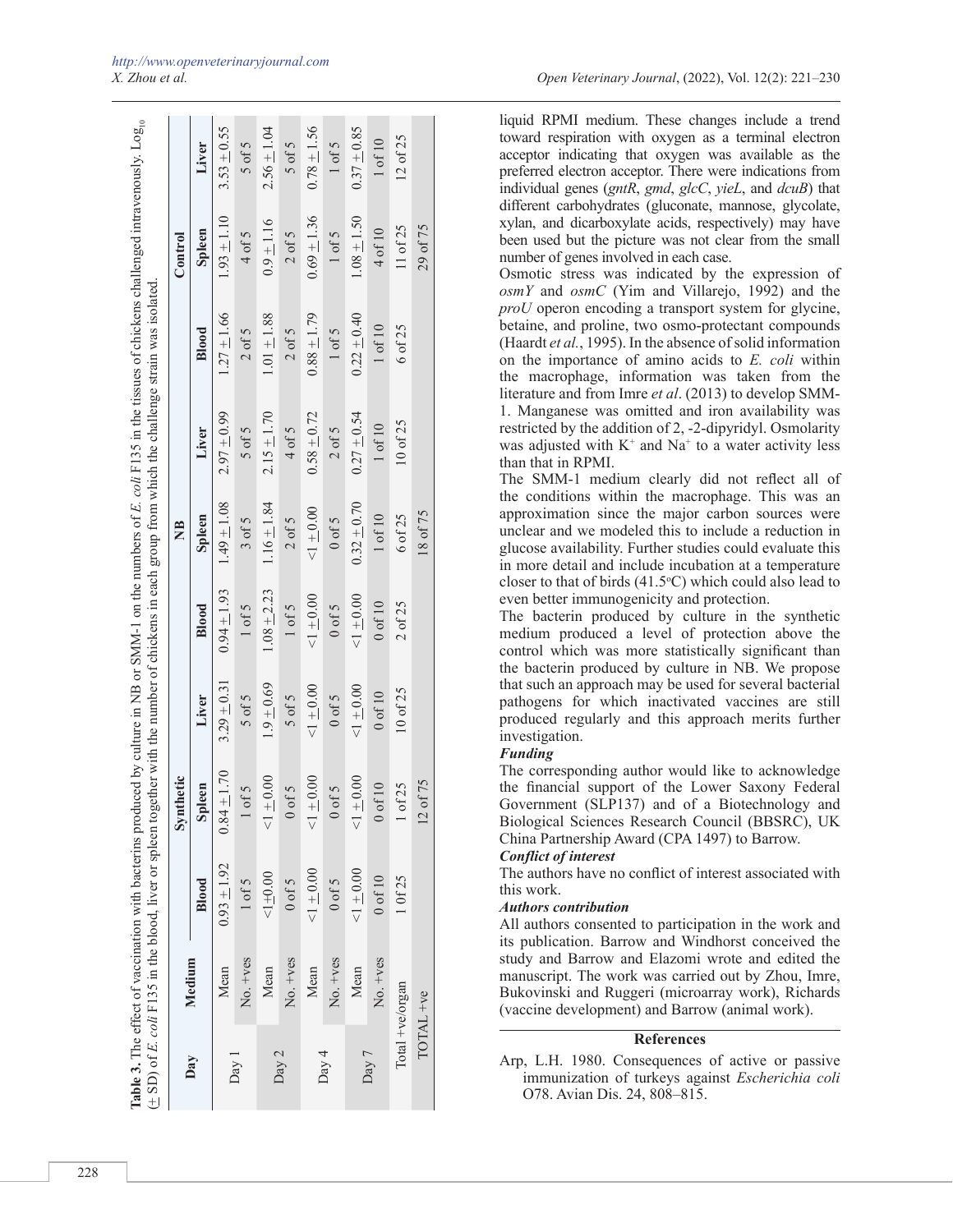- Barrow, P.A. and Lovell, M.A. 1989. Invasion of Vero cells by the *Salmonella* genus. J. Med. Microbiol. 28, 59–67.
- Barrow, P.A., Lovell, M.A. and Berchieri, A. Jnr. 1998. Use of lytic bacteriophage for control of experimental *Escherichia coli* septicaemia and meningitis in chickens and calves. Clin. Diagnost. Lab. Immunol. 5, 294–298.
- Beug, H., von Kirchbach, A., Doderlein, G., Conscience, J.F. and Graf, T. 1979. Chicken hematopoietic cells transformed by seven strains of defective avian leukemia viruses display three distinct phenotypes of differentiation. Cell 18, 375–390.
- Bolin, C.A. and Jensen, A.E. 1987. Passive immunization with antibodies against ironregulated outer membrane proteins protects turkeys from *Escherichia coli* septicemia. Infect. Immun. 55, 1239–1242.
- Dahan, S., Knutton, S., Shaw, R.K., Crepin, V.F., Dougan, G. and Frankel, G. 2004. Transcriptome of Enterohaemorrhagic *Escherichia coli* O157 adhering to eukaryotic plasma membranes. Infect. Immun. 72, 5452–5459.
- Dhawi, A.A., Elazomi, A., Jones, M., Lovell, M.A., Li, H., Emes, R.D. and Barrow, P.A. 2011. [Adaptation](http://www.ncbi.nlm.nih.gov/pubmed/21831537) [to the chicken intestine in Salmonella Enteritidis](http://www.ncbi.nlm.nih.gov/pubmed/21831537) [PT4 studied by transcriptional analysis.](http://www.ncbi.nlm.nih.gov/pubmed/21831537) Vet. Microbiol. 153, 198–204.
- Dho-Moulin, M. and Fairbrother, J.M. 1999. Avian pathogenic *Escherichia coli* (APEC). Vet. Res. 30, 299–316.
- Dziva, F., Hauser, H., Connor, T.R., van Diemen, P.M., Prescott, G., Langridge, G.C., Eckert, S., Chaudhuri, R.R., Ewers, C., Mellata, M., Mukhopadbyay, S., Curtiss II, R., Dougan, G., Wieler, L.W., Thomson, N.R., Pickard, D.J. and Stevens, M.P. 2013. Sequencing and functional annotation of avian pathogenic Escherichia coli serogroup O78 strains reveal the evolution of E. coli lineages pathogenic for poultry via distinct mechanisms. Infect. Immun. 81, 838–849.
- Dziva, F. and Stevens, M.P. 2008. Colibacillosis in poultry: unravelling the molecular basis of virulence of avian pathogenic *Escherichia coli* in their natural hosts. Avian Pathol. 37, 355–366.
- Eriksson, S., Lucchini, S., Thompson, A., Rhen, M. and Hinton, J.C. 2003. [Unravelling the biology](http://www.ncbi.nlm.nih.gov/pubmed/12492857) [of macrophage infection by gene expression](http://www.ncbi.nlm.nih.gov/pubmed/12492857) [profiling of intracellular](http://www.ncbi.nlm.nih.gov/pubmed/12492857) *Salmonella enterica*. Mol. Microbiol. 47, 103–118.
- Gyles, C.L. and Fairbrother, J.M. 2010 *Escherichia coli*. In: Pathogenesis of bacterial infections in animals. Eds., Gyles, C.L., Prescott, J.F., Songer, J.G. and Thoen, C.O. Ames, IO: Wiley-Blackwell, pp: 267–308.
- Haardt, M., Kempf, B., Faatz, E. and Bremer, E. 1995. [The osmoprotectant proline betaine is a](http://www.ncbi.nlm.nih.gov/pubmed/7898450)

[major substrate for the binding-protein-dependent](http://www.ncbi.nlm.nih.gov/pubmed/7898450) [transport system ProU of](http://www.ncbi.nlm.nih.gov/pubmed/7898450) *Escherichia coli* K-12. Mol. Gen. Genetics 246, 783–786.

- Harvey, P.C., Watson, M., Hulme, S., Jones, M.A., Lovell, M.A., Berchieri, A. Jr., Young, J., Bumstead, N. and Barrow, P.A. 2011. *[Salmonella](http://www.ncbi.nlm.nih.gov/pubmed/21768276) enterica* [serovar typhimurium colonizing the lumen of the](http://www.ncbi.nlm.nih.gov/pubmed/21768276) [chicken intestine grows slowly and upregulates](http://www.ncbi.nlm.nih.gov/pubmed/21768276) [a unique set of virulence and metabolism genes.](http://www.ncbi.nlm.nih.gov/pubmed/21768276) Infect. Immun. 79, 4105–4121.
- Hautefort, I., Thompson, A., Eriksson-Ygberg, S., Parker, M. L., Lucchini, S., Danino, V., Bongaerts, R.J., Ahmad, N., Rhen, M. and Hinton, J.C. 2008. During infection of epithelial cells *Salmonella enterica* serovar typhimurium undergoes a timedependent transcriptional adaptation that results in simultaneous expression of three type 3 secretion systems. Cell. Microbiol. 10, 958–984.
- Imre, A., Bukovinski, A., Lovell, M.A., Li, H., Zhou, X. and Barrow, P.A. 2013. Gene expression analysis of *Salmonella enterica* SPI in macrophages indicates differences between serovars that induce systemic disease from those normally causing enteritis. Vet. Microbiol. 167, 675–679.
- [Johnson, T.J](http://www.ncbi.nlm.nih.gov/pubmed?term=Johnson TJ%5BAuthor%5D&cauthor=true&cauthor_uid=17293413)., [Kariyawasam](http://www.ncbi.nlm.nih.gov/pubmed?term=Kariyawasam S%5BAuthor%5D&cauthor=true&cauthor_uid=17293413), S., [Wannemuehler,](http://www.ncbi.nlm.nih.gov/pubmed?term=Wannemuehler Y%5BAuthor%5D&cauthor=true&cauthor_uid=17293413) Y., [Mangiamele,](http://www.ncbi.nlm.nih.gov/pubmed?term=Mangiamele P%5BAuthor%5D&cauthor=true&cauthor_uid=17293413) P., [Johnson,](http://www.ncbi.nlm.nih.gov/pubmed?term=Johnson SJ%5BAuthor%5D&cauthor=true&cauthor_uid=17293413) S.J., [Doetkott, C.,](http://www.ncbi.nlm.nih.gov/pubmed?term=Doetkott C%5BAuthor%5D&cauthor=true&cauthor_uid=17293413) Skyberg, J.A., Lynne, A.M., Johnson, J.R. and Nolan, L.K. 2007. The genome sequence of avian pathogenic *Escherichia coli* strain O1:K1:H7 shares strong similarities with human extraintestinal pathogenic *E. coli* genomes. J. Bacteriol. 189, 3228–3236.
- Kariyawasam, S., Wilkie, B.N. and Gyles, C.L. 2004. Resistance of broiler chickens to *Escherichia coli* respiratory tract infection induced by passively transferred egg-yolk antibodies. Vet. Microbiol. 98, 273–284.
- Mangiamele, P., Nicholson, B., Wannemuehler, Y., Seemann, T., Logue, C.M., Li, G., Tivendale, K.A. and Nolan, L.K. 2013. Complete genome sequence of the avian pathogenic *Escherichia coli* strain APEC O78. Genome Announc. 1(2), e0002613; doi: 10.1128/genomeA.00026-13
- [Miles, A.A](http://www.ncbi.nlm.nih.gov/pubmed?term=Miles AA%5BAuthor%5D&cauthor=true&cauthor_uid=20475467)., [Misra, S.S. and](http://www.ncbi.nlm.nih.gov/pubmed?term=Misra SS%5BAuthor%5D&cauthor=true&cauthor_uid=20475467) [Irwin](http://www.ncbi.nlm.nih.gov/pubmed?term=Irwin JO%5BAuthor%5D&cauthor=true&cauthor_uid=20475467), J.O. 1938. The estimation of the bactericidal power of the blood. J. Hygiene (Lond) 38, 732–749.
- Nolan, L.K., Barnes, H.J., Vaillancourt, J.P., Abdul-Aziz, T. and Logue, C.M. 2013. Colibacillosis. In: Diseases of poultry. Ed. Swayne, D.E. 13th ed. Ames, IO: Wiley-Blackwell. pp: 751–805.
- Núñez, M.F., Pellicer, M.T., Badía, J., Aguilar, J. and Baldomà, L. 2001. The gene yghK linked to the glc operon of *Escherichia coli* encodes a permease for glycolate that is structurally and functionally similar to L-lactate permease. Microbiology 147, 1069–1077.